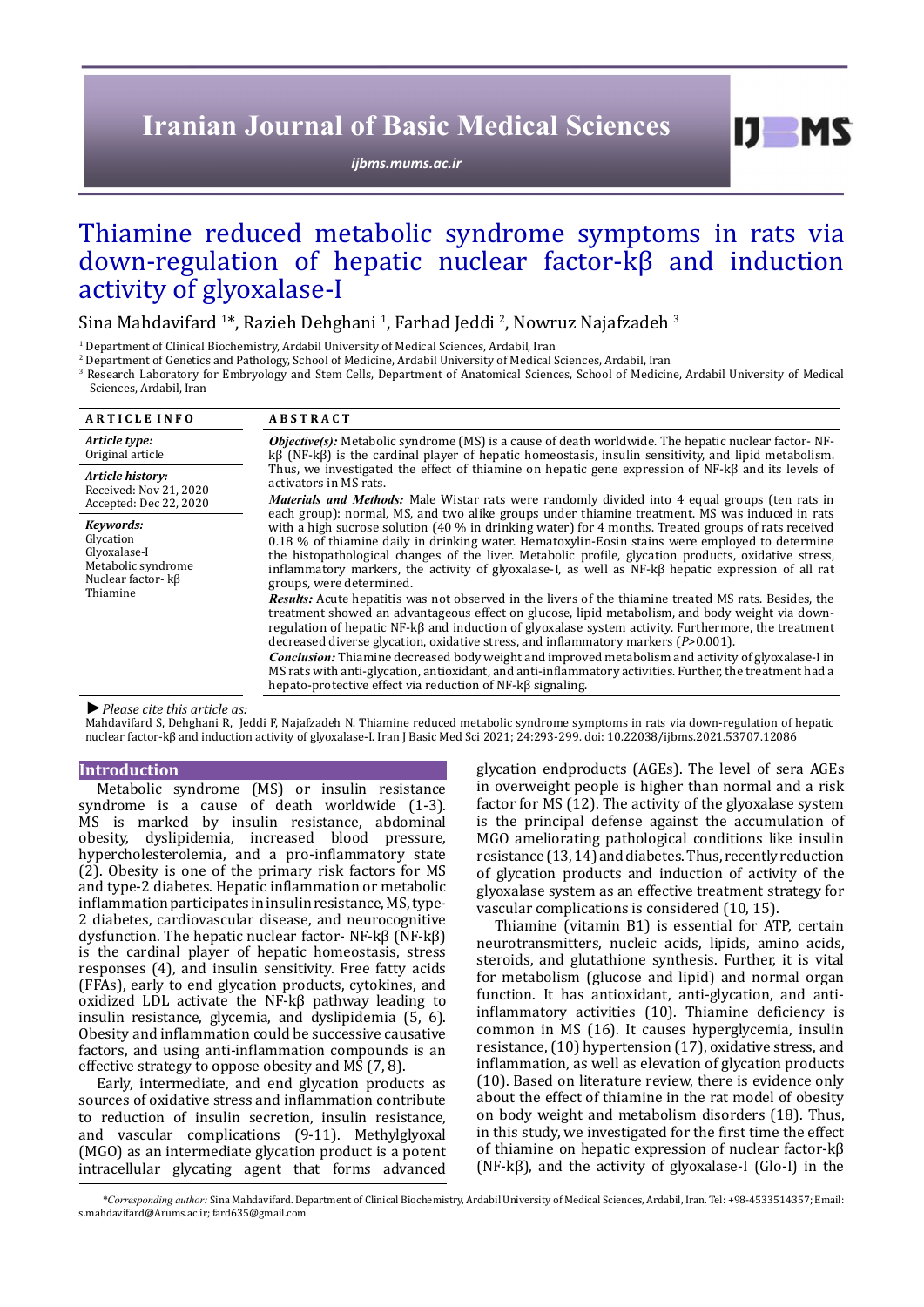MS rat model. Furthermore, the effect of treatment on glucose and lipid metabolism and glycation, oxidative stress, and inflammatory markers were studied.

## **Materials and Methods**

## *Materials*

All materials were of analytical grade and purchased from Sigma or Merck Chemical Companies**.**

## *Rat model of metabolic syndrome*

Male Wistar rats weighing 160±10 g, were purchased from the Faculty of Veterinary Medicine, Tehran University, Iran. Animals were kept under controlled conditions with free access to food and water. This study was approved by the Ethics Committee of Ardabil University of Medical Sciences (identification code 'IR.ARUMS.REC.1397.272'). After two weeks, forty male Wistar rats were casually allotted into four groups of normal rats (N), MS rats, and two identical ones under thiamine treatment: N (Thiamine) and MS (Thiamine). MS was induced in rats with a solution of sucrose 40 % in drinking water for 4 months (19) and the treated groups received 0.18% of thiamine hydrochloride (THC) in drinking water daily for four months. The dose of the treatment was chosen according to our recent study (10) and the literature (20). All groups were fed a standard chow diet.

 At the end of the experiment, the weight of all rats was measured. Then, the percentage of alteration of body weight of rats after 4 months compared with start of the study was calculated. After 16 hr of fasting, blood samples were collected from their hearts and transferred into test tubes with and without EDTA after anesthetizing with IP injection of ketamine & xylazine (respectively, 90 and 10 mg/kg body mass). Serum samples were prepared by 10 min centrifugation of blood at 1500g, 4 °C and stored at −70 °C until measurements. Their livers were removed and weighed instantly.

## *Determination of biochemical parameters*

Fasting blood glucose (FBG), triglyceride (TG), total cholesterol (TC), LDL, HDL, alanine transaminase (ALT), and aspartate transaminase (AST) were measured by utilizing commercial kits (Pars Azmoon, Tehran, Iran). The cardiovascular indices were determined with the calculation of LDL/HDL, TC/HDL, TG/HDL, and TG/ FBG ratios. Serum FFA levels were measured with highpressure liquid chromatography (HPLC) within one hour after rehydration (21).

The serum insulin level was determined by the enzyme-linked immunosorbent assay (ELISA) method using a rat insulin kit (ZellBio GmBH, Germany). Moreover, HOMA1 or HOMA-β (homeostasis model assessment of insulin resistance) was determined using the equation below (22):

$$
HOMA1 = \frac{Fasting glucose (mmol/l) \times Fasting insulin(\mu U/ml)}{22.5}
$$

Also, HOMA2, beta-cell function (%B), and insulin sensitivity (%S) were determined with the HOMA2 calculator software released by the Diabetes Trials Unit, University of Oxford (23).

*Determination of glycation products in serum and the activity of Glo-I in hemolysate*

Glycated albumin (g-Alb) was assayed with a colorimetric method based on the reduction of nitroblue tetrazolium chloride, and absorbance was read at a wavelength at 530 nm (24). Glycated LDL was measured based on the formation of hydroxymethyl furfuraldehyde chromogen (25). Methylglyoxal (MGO) was assayed by a reverse phase HPLC (26). AGEs measured in the serum of rats via the determination fluorescence intensity was recorded at the emission maximum (440 nm) upon excitation at 370 nm (27). The activity of glyoxalase-I (Glo-I) in hemolysate was detected by measuring the initial formation rate of S-D-lactoylglutathione and the activity of the enzymes expressed as unit/ml (U/ml) (28).

### *Determination of oxidative stress and inflammatory markers in serum*

The oxidative stress markers as malondialdehyde (MDA) were measured based on determination of the absorbance of thiobarbituric acid at 532 nm. Advanced oxidation protein products (AOPP) were assayed with spectrophotometric detection, according to the method of Witko-Sarsat *et al*. (29). Early products of LDL oxidation were measured spectrometrically at 234 nm (30). Fluorescence intensity of end oxidation product of LDL was detected at the emission maximum of 430 nm upon excitation at 360 nm (31). Reduced glutathione (GSH) was analyzed with UV-HPLC at 210 nm (32). The activity of paraoxonase-I (PON1) was done with a spectrophotometer by measuring the p-nitrophenol absorbance within one minute at a wavelength of 412 nm. P-nitrophenol was obtained by paraoxon hydrolysis (33). The sera activity of CAT was measured with a modified Abi method (34). Briefly, 5 µl serum was added to a mixture (containing 10 mm of H2O2 in equal volume phosphate buffer 50 mm, pH= 7 and saline) and absorbance read at 240 nm until 20 sec.

Inflammatory markers as IL-1β were determined using the ELISA kit (ZellBio GmBH, Germany). The sera activity of myeloperoxidase (MPO) was measured by reading the absorbance of oxidized guaiacol at wavelength 470 nm. Briefly, 10 µl serum was added to a mixture (50 mM potassium phosphate buffer with 100 mM guaiacol and 0.0017% (w/w) hydrogen peroxide, pH 7.0 at 25 °C) and absorbance was read at 470 nm until 4 min.

## *Gene expression of hepatic NF-κB*

Total RNA was extracted from hepatic tissue using TRIzol reagent (Invitrogen, USA). The purity and concentration of extracted RNA were detected at 260 nm and purity was determined by 260/280 nm ratio with a NanoDrop spectrophotometer. cDNA was synthesized by reverse transcription following the manufacturer's protocols (MBI Fermentas, Lithuania). qRT-PCR was performed with a standard SYBR-Green PCR kit (Toyobo, Japan), and gene-specific PCR amplification was performed using an ABI 7300 (Applied Biosystems, Germany). Β-actin (ACTB) was used as a housekeeping gene for normalization of gene expression data. RT- PCR primer sequences were as follows:

NF-kβ: 5´-CCTGTCTGCACCTGTTCCAA-3´ (forward) 3´ACTCCTGGGTCTGTGTTGTT-5´(reverse) ACTB: 5´-GGAGAA GATTTGGCACCACACT-3´ (forward) 3´-CGGTTGGCCTTAGGGTTCAGA-5´ (reverse).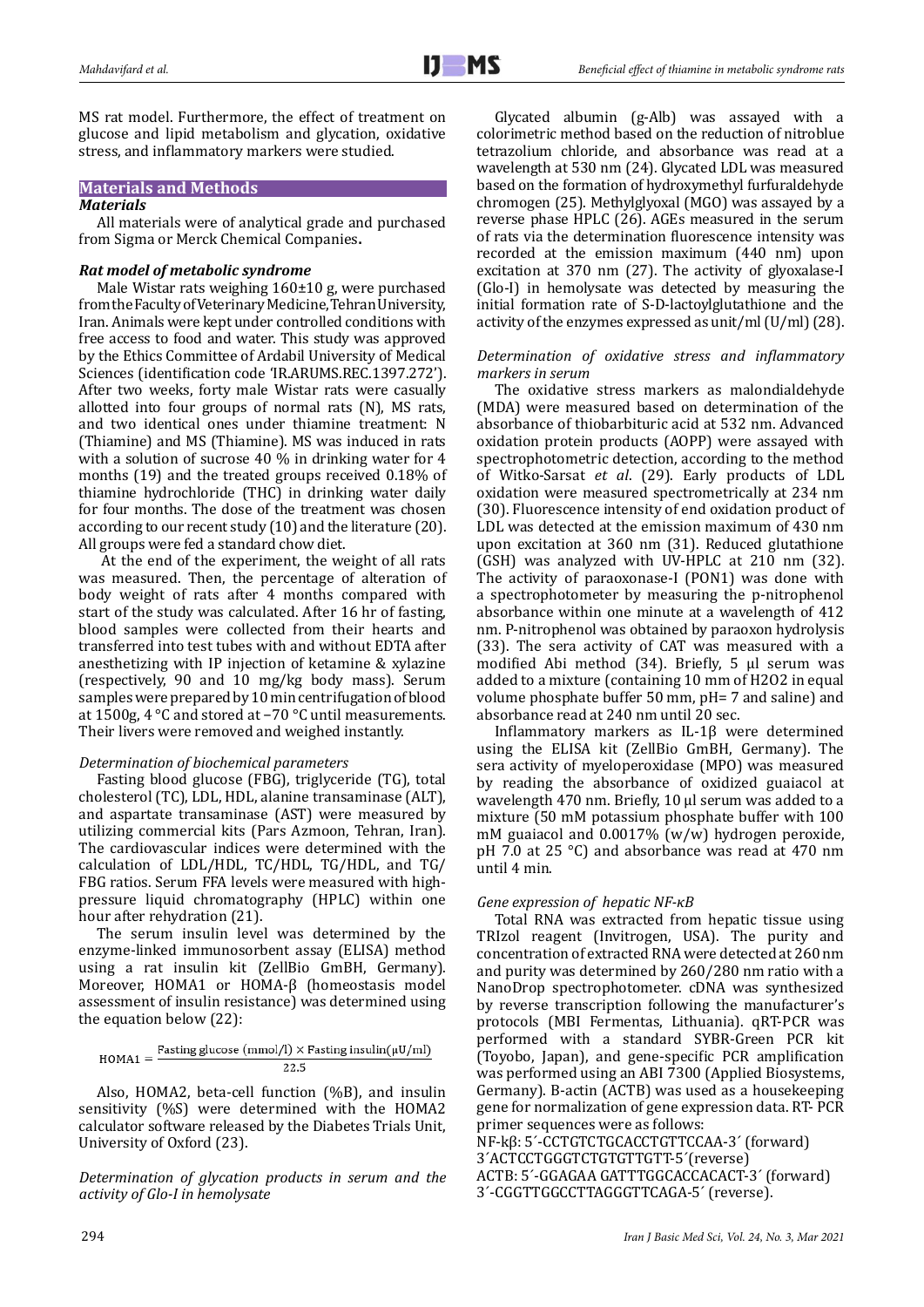

Relative gene expression levels were calculated using the 2<sup>- ΔΔCT</sup> method after normalization to the mRNA level of β-actin. The first Δ*CT* is the difference in threshold cycle between the target and reference genes: ΔCT= CT  $(NF-k\beta)$ -CT (ACTB) (35).

#### *Pathological study*

Sections of liver samples were fixed in a buffer solution containing 10% formalin and processed for paraffin embedding. Then, sections were stained with Hematoxylin-Eosin (H&E) and observed using light microscopy for histopathological parameters (36).

#### *Statistical analysis*

All data were expressed as mean±SD (standard deviations). The Kolmogorov-Smirnov test represented the normal distribution of the results which was the reason for using parametric methods. Multiple analysis of variance (MANOVA-TUKEY) test was used to compare different variables used in all four groups using SPSS (ver. 16). Statistical, significance was defined as *P<*0*.*05.

#### **Results**

The comparison of the percentage of body weight alteration after four months and glucose and lipid metabolism in treated and untreated normal and MS rats are represented in Table 1. Induction of MS in rats via sucrose solution consumption for four months increased body weight, FBS, HOMA1, and HOMA2, as well as decreasing β-cell function (%B) and insulin sensitivity (%S). Furthermore, the levels of TG, TC, LDL, FFA, and different indexes composed of LDL/HDL, TC/ HDL, TG/HDL, and TG/Glc elevated significantly in MS compared with normal rats. Thiamine improved glucose and lipid metabolism, insulin function and sensitivity,



**Figure 1.** Comparison of relative hepatic nuclear factor-kβ (NF-kβ) to β-actin (ACTB) in untreated and thiamine treated normal (N) and metabolic syndrome (MS) groups.

\* Indicates significant difference with N group (*P*<0.001)

# Indicates significant difference with MS group (*P*<0.001)

decreased the alteration percentage of body weight in MS rather than the untreated one. The level of FFA in the normal treated group was lower than in the untreated one *(P<*0*.*001*).* 

The levels of oxidative stress (AOPP, MDA, LDL oxidation products, GSH, the activities CAT and PON-1), inflammatory markers (IL-1β, MPO activity, and gene expression Nf-kβ), and glycation (g-Alb, g-LDL, MGO, and AGEs) markers as well as the activity of GLO-I in all groups, are shown in Table 2 (except for the gene expression shown in Figure 1). Levels of all cited parameters except the activities of CAT, PON-1, GLO-I increased in the MS group. Treatment corrected

**Table 1.** Effect of thiamine on FBS, insulin, HOMA-IR, and lipid profile in normal (N) and metabolic syndrome (MS) rats

| Parameter                                | Groups (ten rats in each group) |                                |                                 |                                 |  |
|------------------------------------------|---------------------------------|--------------------------------|---------------------------------|---------------------------------|--|
|                                          | N                               | N (Thiamine)                   | <b>MS</b>                       | MS (Thiamine)                   |  |
| Percentage of body weight alteration (%) | $58.65 \pm 3.63$                | $59.45 \pm 3.80$               | 153.60±10.56°                   | $80.79 \pm 5.07$ *, #           |  |
| Liver weight (g)                         | $8.70 \pm 0.53$                 | $8.62 \pm 0.47$                | $9.50 \pm 0.69$                 | $11.84 \pm 0.73$ <sup>*</sup>   |  |
| Fasting blood sugar (mmol/l)             | $5.00 \pm 0.25$                 | $4.92 \pm 0.21$                | $9.30 \pm 0.53$ <sup>*</sup>    | $6.13 \pm 0.45$ **              |  |
| Insulin $(\mu U/ml)$                     | $16.01 \pm 0.83$                | $15.93 \pm 0.76$               | $25.66 \pm 1.64$ <sup>*</sup>   | 18.50±1.27*,#                   |  |
| HOMA1                                    | $3.55 \pm 0.19$                 | $3.84 \pm 0.22$                | $10.60 \pm 0.73$ <sup>*</sup>   | $5.04 \pm 0.41$ <sup>*</sup>    |  |
| HOMA <sub>2</sub>                        | $2.04 \pm 0.06$                 | $2.03 \pm 0.05$                | $3.70 \pm 0.12$ <sup>*</sup>    | $2.47 \pm 0.09$ <sup>*</sup>    |  |
| $%$ $\beta$                              | $156.23 \pm 9.80$               | 157.77±10.14                   | $70.00 \pm 3.42^*$              | $116.57 \pm 6.09$ <sup>*</sup>  |  |
| %S                                       | $48.86 \pm 2.37$                | $49.13 \pm 3.39$               | $27.00 \pm 1.16$ <sup>*</sup>   | $40.40 \pm 1.35$ <sup>*</sup>   |  |
| Triglyceride (mmol/l)                    | $1.37 \pm 0.09$                 | $1.39 \pm 0.08$                | $2.93 \pm 0.17$ <sup>*</sup>    | $2.06 \pm 0.11$ <sup>*</sup>    |  |
| Total cholesterol (mmol/l)               | $1.83 \pm 0.13$                 | $1.76 \pm 0.10$ <sup>*</sup>   | $3.22 \pm 0.19$ <sup>*</sup>    | $2.37 \pm 0.15$ <sup>*</sup>    |  |
| HDL (mmol/l)                             | $0.94 \pm 0.06$                 | $0.88 \pm 0.04$                | $0.72 \pm 0.03$ <sup>*</sup>    | $1.00 \pm 0.07$ <sup>*</sup>    |  |
| $LDL$ (mmol/l)                           | $0.26 \pm 0.11$                 | $0.24 \pm 0.09$                | $1.16 \pm 0.07$ <sup>*</sup>    | $0.43 \pm 0.11$ <sup>*</sup>    |  |
| LDL/HDL                                  | $0.28 \pm 0.01$                 | $0.27 \pm 0.01$ <sup>*</sup>   | $1.61 \pm 0.09$ <sup>*</sup>    | $0.43 \pm 0.02$ <sup>*</sup>    |  |
| Cho/HDL                                  | $1.94 \pm 0.13$                 | $2.00 \pm 0.12$ <sup>*,#</sup> | $4.47 \pm 0.25$ <sup>*</sup>    | $2.32 \pm 0.16$ <sup>*, #</sup> |  |
| TG/HDL                                   | $1.45 \pm 0.01$                 | $1.57 \pm 0.01$ <sup>*</sup>   | $4.06 \pm 0.09$ <sup>*</sup>    | $2.06 \pm 0.02$ <sup>*, #</sup> |  |
| TG/FBG                                   | $1.45 \pm 0.01$                 | $1.57 \pm 0.01$ <sup>*,#</sup> | $4.06 \pm 0.09$ <sup>*</sup>    | $2.06 \pm 0.02$ <sup>*, #</sup> |  |
| Free fatty acids (µmol/l)                | $596.45 \pm 31.91$              | 560.00±27.88*.#                | $755.00 \pm 41.64$ <sup>*</sup> | $644.66 \pm 35.71$ <sup>*</sup> |  |

\* Indicates significant difference with N group (*P*<0.001)

# Indicates significant difference with MS group (*P*<0.001)

HOMA: homeostasis model assessment of insulin resistance; HDL: high density lipoprotein; LDL: low density lipoprotein; TC: total cholesterol; TG: triglyceride; FBG: fasting blood sugar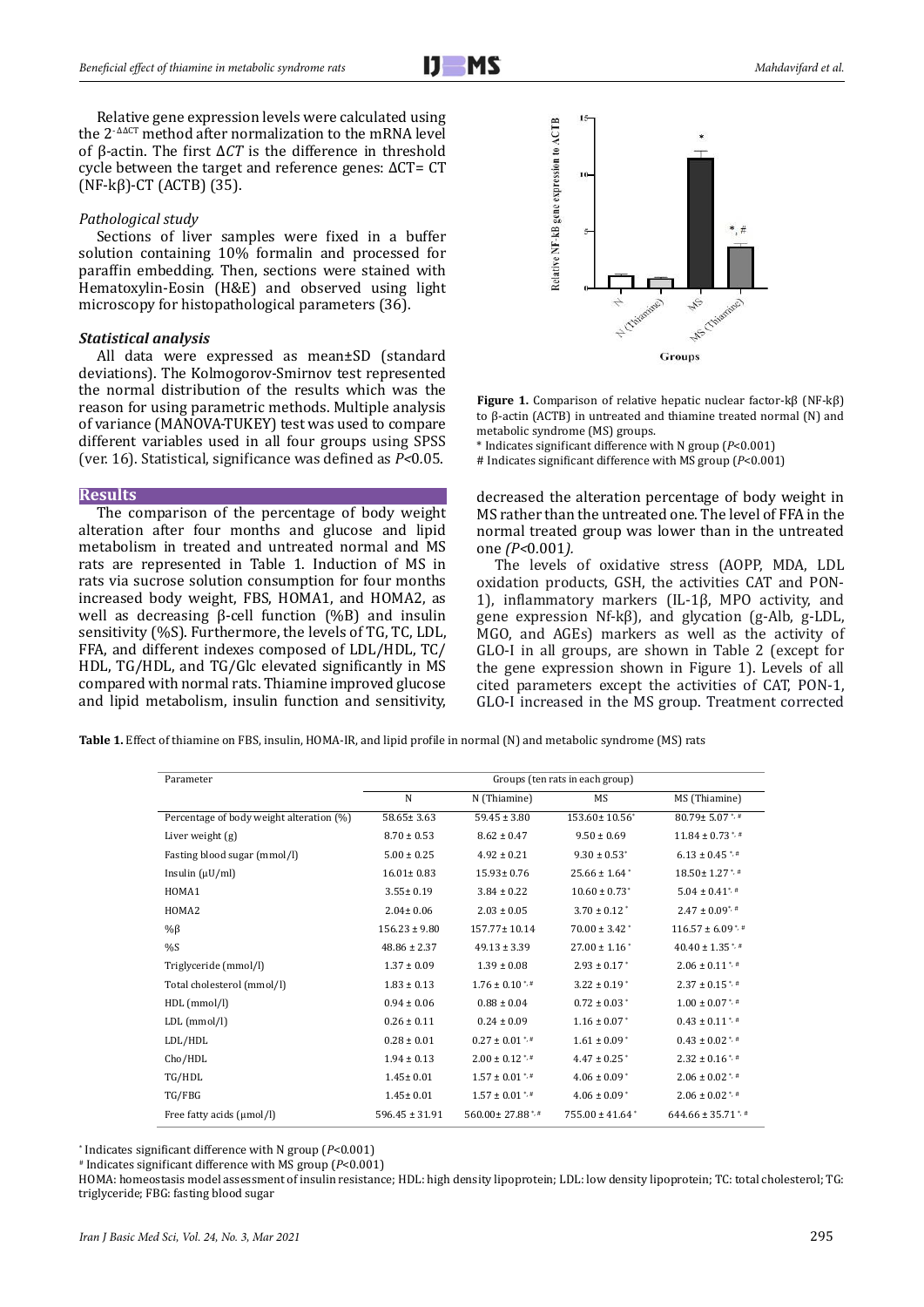**Table 2.** Comparison between levels of glycation, oxidative stress, and inflammatory markers in the normal (N), metabolic syndrome (MS) rats, and thiamine treated ones

| Parameter                                    | Groups (Ten rats in each group) |                                   |                                 |                                   |  |
|----------------------------------------------|---------------------------------|-----------------------------------|---------------------------------|-----------------------------------|--|
|                                              | N                               | N (Thiamine)                      | MS                              | MS (Thiamine)                     |  |
| Glycated albumin (µmol/l)                    | $96.82 \pm 5.36$                | $85.56 \pm 4.47$ <sup>*</sup>     | $278.38 \pm 14.94$ <sup>*</sup> | $175.03 \pm 8.32$ <sup>*, #</sup> |  |
| Glycated LDL (µmol/l)                        | $37.09 \pm 1.78$                | $23.91 \pm 1.63$ <sup>*</sup>     | $113.55 \pm 6.44$               | $60.66 \pm 3.87$ <sup>*</sup>     |  |
| Methylglyoxal (µmol/l)                       | $11.62 \pm 0.53$                | $7.84 \pm 0.23$ <sup>*, #</sup>   | $39.62 \pm 2.22$ <sup>*</sup>   | $18.54 \pm 0.82$ <sup>*, #</sup>  |  |
| Advanced glycation end products (FI, A.U)    | $43.98 \pm 2.35$                | $29.91 \pm 1.17$ <sup>*</sup>     | $307.04 \pm 17.88$ <sup>*</sup> | $80.46 \pm 4.13$ <sup>*, #</sup>  |  |
| Glyoxalase-I (U/ml)                          | $45.23 \pm 2.50$                | $47.61 \pm 2.68$ <sup>*, #</sup>  | $20.74 \pm 1.38$ <sup>*</sup>   | $33.42 \pm 1.83$ <sup>*, #</sup>  |  |
| Early oxidation products of LDL (µmol/l)     | 12.54± 0.56                     | $5.68 \pm 0.41$ * #               | $93.06 \pm 5.45$ <sup>*</sup>   | $40.91 \pm 2.68$ <sup>*</sup>     |  |
| End oxidation products of LDL (µmol/l)       | $207.86 \pm 12.33$              | $185.68 \pm 10.05$ <sup>*,#</sup> | $456.83 \pm 27.30$ <sup>*</sup> | $285.37 \pm 22.97$ *.#            |  |
| Advanced oxidation protein products (µmol/l) | $19.40 \pm 1.11$                | $13.86 \pm 0.89$ <sup>*</sup>     | $53.51 \pm 3.13$ <sup>*</sup>   | $28.42 \pm 1.60$ * #              |  |
| Malondialdehyde (µmol/l)                     | $12.68 \pm 0.62$                | $8.70 \pm 0.49$ <sup>*</sup>      | $136.09 \pm 8.47$               | 58.19 ± 2.86 $*$                  |  |
| Glutathione (µmol/l)                         | 181.04±11.50                    | $193.56 \pm 12.07$ <sup>*</sup>   | $89.20 \pm 5.19$                | $167.06 \pm 9.79$ <sup>*</sup>    |  |
| IL-1 $\beta$ (pg/ml)                         | 334.30±21.01                    | $289.25 \pm 17.88$                | 729.59±49.19*                   | $410.82 \pm 23.74$ <sup>*</sup>   |  |
| Glyoxalase-I (U/ml)                          | $20.74 \pm 1.38$                | $23.89 \pm 1.09$                  | $20.74 \pm 1.38$ <sup>*</sup>   | $33.42 \pm 1.96$ <sup>*</sup>     |  |
| Paraoxonase-I (U/ml)                         | $117.03 \pm 6.27$               | $129.28 \pm 7.15$                 | $45.64 \pm 4.47$ <sup>*</sup>   | $97.05 \pm 5.36$ <sup>*</sup>     |  |
| Myeloperoxidase (U/ml)                       | $1.40.62 \pm 0.07$              | $1.19 \pm 0.05$                   | $1.58 \pm 0.08^*$               | $3.21 \pm 0.16$ <sup>*, #</sup>   |  |
| Catalase (U/ml)                              | 114.30±7.69                     | $119.26 \pm 7.42$ <sup>*,#</sup>  | $38.50 \pm 2.41$ <sup>*</sup>   | $79.47 \pm 3.76$ <sup>*</sup>     |  |
| Alanine transaminase (U/l)                   | 23.16±1.17                      | $19.26 \pm 0.93$                  | 84.39±4.47*                     | 27.86±1.50*                       |  |
| Aspartate transaminase (U/l)                 | $49.20 \pm 3.26$                | $46.43 \pm 2.37$                  | $135.33 \pm 6.72$ <sup>*</sup>  | $50.63 \pm 2.92$ <sup>*, #</sup>  |  |
| Lactate dehydrogenase (U/l)                  | 597.53± 35.92                   | $586.04 \pm 37.51$                | 906.52±53.08*                   | $691.74 \pm 42.25$ <sup>*</sup>   |  |

\* Indicates significant difference with N group (*P*<0.001)

# Indicates significant difference with MS group (*P*<0.001)



**Figure 2.** Histopathologic views (stained by H&E and original magnification ×400) of the liver in the metabolic syndrome (MS) and MS (thiamine).

(a) Excessive intracellular inflammation, hydropic degeneration, and fatty changes were seen in the livers of MS rats.

(b) No signs of inflammation, hydropic degeneration, or fatty changes were observed in the livers of MS (thiamine) rats

the activities of the cited enzymes as well as reducing glycation, oxidative stress, and inflammation markers. The levels of GSH, AOPP, MDA, LDL oxidation products, IL-1β, MGO in the normal treated group was lower than in the untreated one (*P<*0.001).

Induction of metabolic syndrome in rats increased liver weight, motivatedhepatic intracellular inflammation (Figure 2), and increased activities of ALT, AST, and LDH (Table 2) in sera. Thiamine prevented hepatitis, which was confirmed by lower levels of enzymes and gene hepatic Nf-kB expression compared with the untreated group (*P<*0.001).

In the histopathological view (Figure 2), severe intracellular inflammation, hydropic degeneration, and fatty changes have only been observed in the livers of MS rats (Figure 2a). Thiamine prevented the cited alterations in the livers of rats (Figure 2b).

#### **Discussion**

Thiamine improved hyperglycemia, insulin resistance, and dyslipidemia in MS rats. Also, the treatment decreased body weight and glycation, oxidative stress, and inflammatory markers along with the elevation of the activity of glyoxalase-I. Moreover, thiamine prevented histopathological changes in the liver via reduction of expression of NF-kβ.

In this study, elevation of body weight, impaired glucose tolerance, insulin resistance, and dyslipidemia in MS rat models due to four months of high sucrose solution (HSS) consumption confirms the induction of MS. Our findings of the MS rat model are similar to those of a recent paper (19).

Pro-inflammatory cytokines such as IL-1β via oxidative stress induction (37), reduction of insulin signaling and glucose transport as well as elevation of FFA and up-regulation of hepatic NF-kβ have a central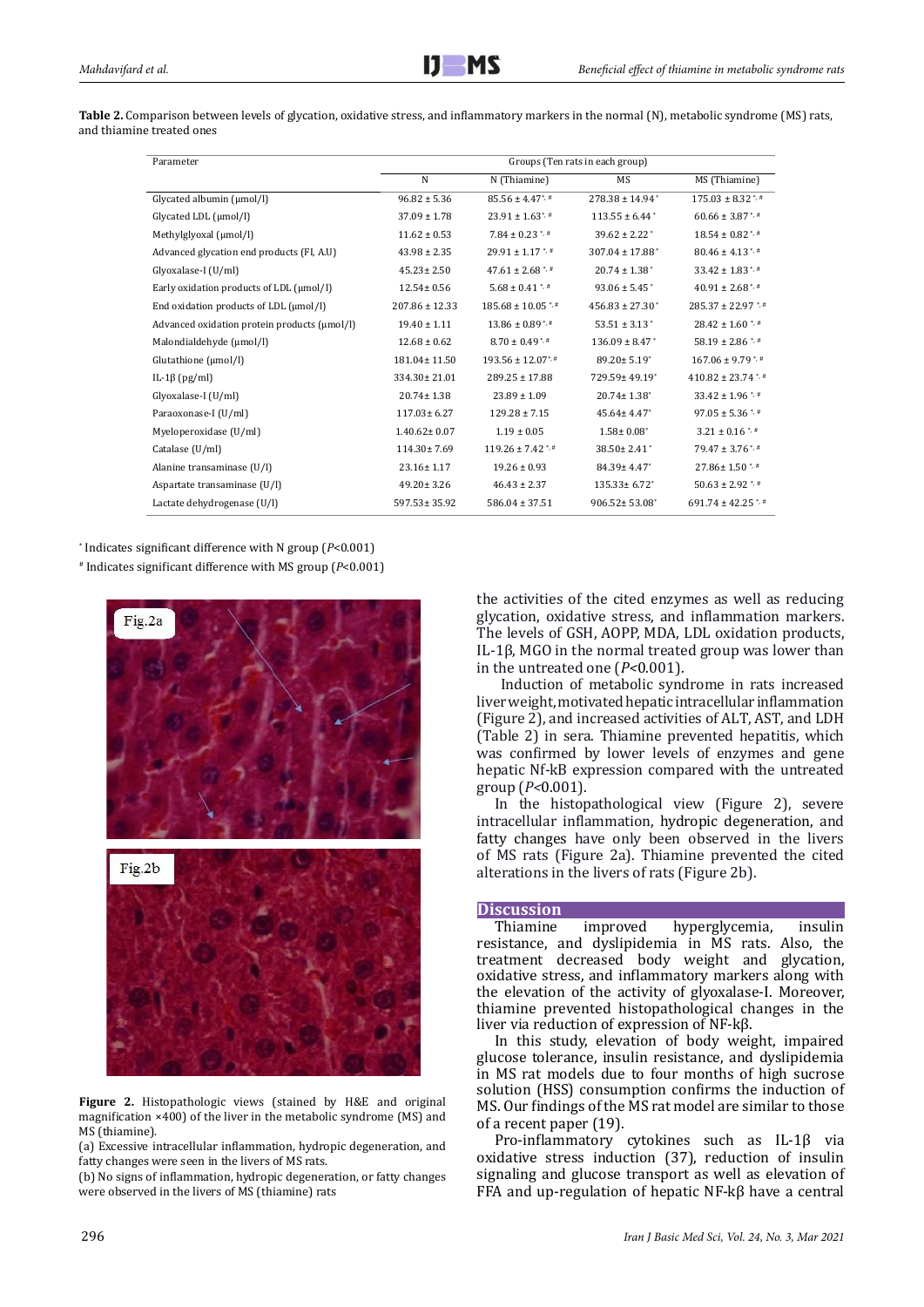role in acute hepatitis, insulin resistance, glycemia, and dyslipidemia (5, 6, 38). Also, early to end glycation products and oxidized LDL activate the NF-kβ pathway (5, 6). There is evidence that indicates high carbohydrate diet participates in thiamine deficiency (18). Besides, thiamine deficiency causes high expression of hepatic NF-kβ and hepatic inflammation. The levels of glycation products have an inverse correlation with the activity of glyoxalase-I (39). Furthermore, low activity of Glo-I leads to high expression of hepatic NF-kβ. In this study, the levels of the activators of the NF-Kβ signaling pathway including FFAs (Table 1), g-Alb, MGO, AGEs, IL-1β, glycated and oxidized LDL (Table 2), as well as expression of Nf-kβ (Figure 1) were higher in the metabolic syndrome group than in the normal group. Thiamine decreased hepatic expression of NF-kβ by reducing the cited activators in the MS rats. In the pathological view (Figures 2a and 2b), hepatic intracellular inflammation confirmed the higher expression of NF-kβ and the higher activities of ALT, AST, and LDH in the MS group rather than other groups. Further, based on liver histology, thiamine had a preventing effect against hepatic inflammation via reduction of hepatic expression of NFkβ. The lower activities of ALT, AST, and LDH confirmed the hepatoprotective effect of the treatment. Also, the lowered level of IL-1β (Table 2) and the activity of MPO (inflammatory markers) in treated MS rats verified the anti-inflammatory property of thiamine in MS rats. The effect of thiamine on hepatic expression of NF-kβ and different activators of it in the MS group has not been reviewed yet. Lately, the ameliorative effect of thiamine on inflammation of the ruminal epithelium of Saanen goats suffering from subacute ruminal acidosis via decreased relative protein expression of IL-1β, NF-kB unit p65, and phosphorylated NF-κB unit p65, has been presented (40)**.**

MS induces glycemia, hyperinsulinemia, and insulin resistance following interfering with insulin secretion and insulin sensitivity (19). Thiamine has a cardinal role in glucose metabolism, insulin synthesis, and insulin secretion (41). Thiamine deficiency is common in MS (16, 42, 43); excess carbohydrate intake (18) as HSS, and diabetes (44) participate in enhancement of different glycation products following reduction of the activity of glyoxalase-I. Glycation products interfere in insulin secretion and function via induction of oxidative stress and inflammation (10, 45-47). In this study, thiamine decreased the levels of FBG and sera insulin along with reduction of insulin resistance by elevation of insulin function and sensitivity following the decrement of levels of IL-1β, FFA, glycation products, oxidative stress markers, and hepatic expression of NF-kβ. Previously, the lowering effect of thiamine with 2 g/L dose in drinking water on glucose and insulin resistance in Otsuka Long-Evans Tokushima Fatty (OLETF) rats has been reported (18). However, in the present study, thiamine at a much lower dose (0.18 g/L) was able to beneficially affect glucose metabolism and insulin sensitivity. Up to now, the alteration of the activity of Glo-I in MS subjects and animal models has not been presented. We reported the lower activity of Glo-I in MS rats compared with normal rats and the beneficial effect of thiamine on the activity of Glo-I.

HSS caused obesity, dyslipidemia, and increased

proneness to cardiovascular disease by elevation of different cardiovascular indices (LDL/HDL, TC/HDL, TG/HDL, and TG/FBG) in rats (Table 1). Furthermore, HSS increased lipid accumulation in the liver, resulting in liver weight gain. The liver is the main organ playing an important role in lipoprotein biosynthesis and distribution (48). Thiamine has a vital role in lipid metabolism, and its deficiency leads to dyslipidemia (49) via up-regulation of hexosamine (50) and NFkβ pathways (6). The treatment decreased body weight and improved lipid metabolism and decreased cardiovascular indices in MS rats with down-regulation of hexosamine and NF-kβ pathways. Our study presented the beneficial effect of thiamine on diverse cardiovascular indices in the MS rat model for the first time. Thiamine probably has a regulatory role in lipid metabolism. The reducing effect of thiamine on body weight, TG, and TC in OLETE rats has been reported (18). However, in the present study, thiamine at a much lower dose was able to decrease the cited parameters. IL-1β plays a major role in fat metabolism by regulating insulin level and lipase activity (51). Therefore, reduction in its level leads to reduced insulin resistance and improved lipid metabolism (52).

Oxidative stress is one of the major risk factors for vascular disease in MS (1). HSS induced oxidative stress in MS rats with increased MDA and AOPP along with decreased GSH and activities of CAT and PON-1 (Table 2). The treatment compensated for the cited changes and showed the antioxidant property and GSH synthesis. Recently, the benefits of thiamine on PON activity in diabetic rats has been reported (53). In the present study for the first time, the advantageous effect of thiamine on the activities of PON-1 and CAT as well as GSH level in MS rats are represented.

Glycemia, hypercholesterolemia, and oxidative stress elevate LDL glycation and oxidation, which contribute to macrovascular complications (11, 54). Our results indicated the lowering effect of thiamine on the early and end oxidation products of LDL in the normal and MS rats (Table 2). The diminishing effect of the treatment on LDL glycation and oxidation are due to its antioxidant properties as well as inducing the activities of Glo-I and PON-1. The effect of thiamine on glycation and oxidation products of LDL and activities of the cited enzymes in the MS group has not been reported up to now.

Glycemia, oxidative stress, glycation, and thiamine deficiency are risk factors for hypertension (55). Moreover, thiamin deficiency contributes to vascular dysfunction and hypertension respectively via reduction of nitric oxide production and up-regulation of mRNAs implicated in the renin-angiotensin system. Failure to determine blood pressure in rats was a limitation of our study. However, thiamine by reducing the cited factors of hypertension could correct hypertension in MS rats. The advantageous effect of thiamine on hypertension in pre-diabetic subjects has been reported (17).

## **Conclusion**

Thiamine decreased body weight and improved glycemia, insulin function, dyslipidemia, and activity of glyoxalase-I in MS rats with anti-glycation, antioxidant, and anti-inflammatory activities. Furthermore, the treatment had a hepato-protective effect via reduction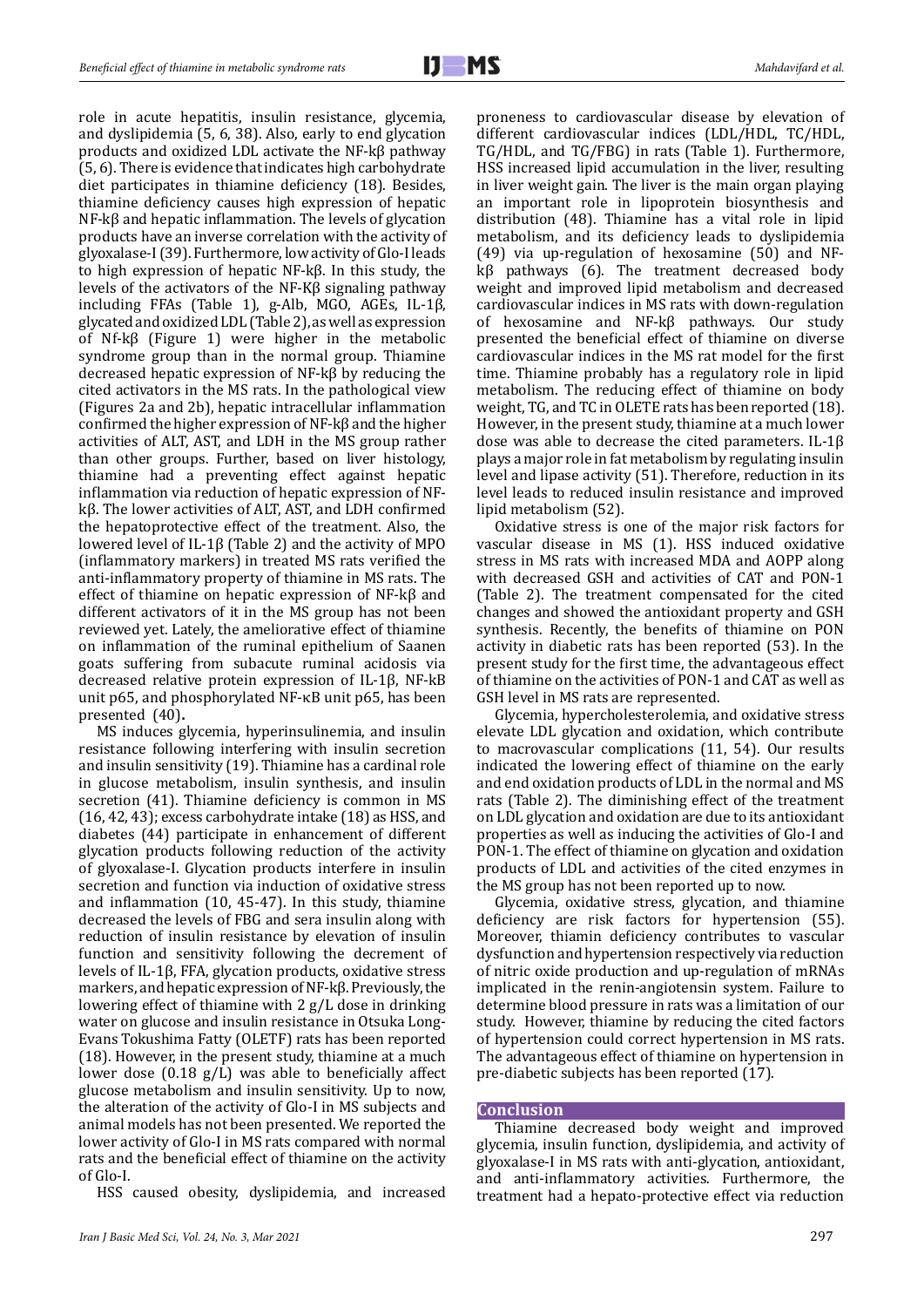## of NF-kβ signaling.

## **Acknowledgment**

The results presented in this paper were part of a student thesis. The authors are thankful to Ardabil University of Medical Sciences, Ardabil, Iran for financial support.

# **Financial Support**

Ardabil Medical Sciences University, Ardabil, Iran.

## **Conflicts of Interest**

There are no conflicts of interest

#### **References**

1. Hess PL, Al-Khalidi HR, Friedman DJ, Mulder H, Kucharska-Newton A, Rosamond WR*, et al.* The metabolic syndrome and risk of sudden cardiac death: The atherosclerosis risk in communities study. J Am Heart Assoc 2017;6: 6103-6114.

2. Spahis S, Borys JM, Levy E. Metabolic syndrome as a multifaceted risk factor for oxidative stress. Antioxid Redox Signal 2017; 26:445-461.

3. Mazloomzadeh S, Karami Zarandi F, Shoghli A, Dinmohammadi H. Metabolic syndrome, its components and mortality: A population-based study. Med J Islam Repub Iran 2019; 33:11-16. 4. Gehrke N, Schattenberg JM. Metabolic inflammation-a role for hepatic inflammatory pathways as drivers of comorbidities in nonalcoholic fatty liver disease? Gastroenterology 2020; 158:1929-1947.

5. Petersen MC SG. Mechanisms of insulin action and insulin resistance. Physiol Rev 2018; 98:2133-2223.

6. Piuri G, Basello K, Rossi G, Soldavini CM, Duiella S, Privitera G*, et al.* Methylglyoxal, glycated albumin, paf, and tnf-α: possible inflammatory and metabolic biomarkers for management of gestational diabetes. Nutrients 2020; 12-27.

7. Wen Jin BC, Pingping Li, FangHua, Xiaoxi Lv, Jichao Zhou, Zhuowei Hu Xiaowei Zhang. 1,25-Dihydroxyvitamin D3 protects obese rats from metabolic syndrome via promoting regulatory Tcell-mediated resolution of inflammation. Acta Pharmaceutica Sinica B 2018; 8:178–187.

8. Jayarathne S, Koboziev I, Park OH, Oldewage-Theron W, Shen CL, Moustaid-Moussa N. Anti-inflammatory and anti-obesity properties of food bioactive components: effects on adipose tissue. Prev Nutr Food Sci 2017; 22:251-262.

9. Okura T, Ueta E, Nakamura R, Fujioka Y, Sumi K, Matsumoto K*, et al.* High serum advanced glycation end products are associated with decreased insulin secretion in patients with type 2 diabetes: a brief report. J Diabetes Res 2017; 2017:5139750.

10. Mahdavifard S, Nakhjavani M. Thiamine pyrophosphate improved vascular complications of diabetes in rats with type 2 diabetes by reducing glycation, oxidative stress, and inflammation markers. Med J Islam Repub Iran 2020; 34:331-336.

11. Mahdavifard S, Nakhjavani M. Effect of Pyridoxal phosphate on atherosclerosis and nephropathy progression in atherosclerotic rats. J Adv Med Biomed Res 2021; 29:21-27.

12. Uribarri JC, Woodward W, Tripp M, Goldberg E, Pyzik L, Yee R, *et al*. Elevated serum advanced glycation endproducts in obese indicate risk for the metabolic syndrome: A link between healthy and unhealthy obesity? J Clin Endocrinol MeTable 2015; 100:1957-1966.

13. R I. RAGE and glyoxalase in kidney disease. Glycoconj J 2016; 33:619-626.

14. Mahdavifard S, Nakhjavani M. Effect of linalool on the activity of glyoxalase-i and diverse glycation products in rats

with type 2 diabetes. J Maz Uni Med Sci 2020; 30:24-33.

15. Nigro C, Leone A, Raciti GA, Longo M, Mirra P, Formisano P*, et al.* Methylglyoxal-glyoxalase 1 balance: the root of vascular damage. Int J Mol Sci 2017; 18:188-202.

16. Kerns JC, Arundel C, Chawla LS. Thiamin deficiency in people with obesity. Advances in nutrition 2015; 6:147-153.

17. Alaei-Shahmiri F, Soares MJ, Zhao Y, Sherriff J. The impact of thiamine supplementation on blood pressure, serum lipids and C-reactive protein in individuals with hyperglycemia: A randomised, double-blind cross-over trial. Diabetes Metab Syndr 2015; 9:213-217.

18. Tanaka T, Kono T, Terasaki F, Yasui K, Soyama A, Otsuka K*, et al.* Thiamine prevents obesity and obesity-associated metabolic disorders in OLETF rats. J Nutr Sci Vitaminol 2010; 56:335-346.

19. Souza Cruz EM, Bitencourt de Morais JM, Dalto da Rosa CV, da Silva Simões M, Comar JF, de Almeida Chuffa LG*, et al.* Long-term sucrose solution consumption causes metabolic alterations and affects hepatic oxidative stress in Wistar rats. Biol Open 2020; 9:1-10

20. Rabbani N, Alam SS, Riaz S, Larkin J, Akhtar MW, Shafi T*, et al.* High-dose thiamine therapy for patients with type 2 diabetes and microalbuminuria: a randomised, double-blind placebocontrolled pilot study. Diabetologia 2009; 52:208-212.

21. Lv ZH, Ma P, Luo W, Xiong H, Han L, Li SW*, et al.* Association between serum free fatty acid levels and possible related factors in patients with type 2 diabetes mellitus and acute myocardial infarction. BMC Cardiovasc Disord 2014; 14:159-66.

22. Matthews DR HJ, Rudenski AS, Naylor BA, Treacher DF, Turner RC. Homeostasis model assessment: Insulin resistance and beta-cell function from fasting plasma glucose and insulin concentrations in man. Diabetologia 1985; 28:412-419.

23. Song YS, Hwang YC, Ahn HY, Park CY. Comparison of the usefulness of the updated homeostasis model assessment (HOMA2) with the original HOMA1 in the prediction of type 2 diabetes mellitus in koreans. Diabetes Metab J 2016; 40:318- 325.

24. Xu YJ, Wu XQ, Liu W, Lin XH, Chen JW, He R. A convenient assay of glycoserum by nitroblue tetrazolium with iodoacetamide. Clinica Chimica Acta 2002; 325:127-131.

25. Cohen MP, Shea EA, Wu V-Y. Inhibiting LDL glycation ameliorates increased cholesteryl ester synthesis in macrophages and hypercholesterolemia and aortic lipid peroxidation in streptozotocin diabetic rats. Metabolism 2010; 59:658-663.

26. Pappalardo M, Pappalardo L, Brooks P. Rapid and Reliable HPLC Method for the Simultaneous Determination of Dihydroxyacetone, Methylglyoxal and 5-Hydroxymethylfurfural in Leptospermum Honeys. PLoS One 2016; 11:1-9.

27. Kalousova M, Skrha J, Zima T. Advanced glycation endproducts and advanced oxidation protein products in patients with diabetes mellitus. Physiol Res 2002; 51:597-604.

28. Mahdavifard S, Bathaie S, Nakhjavani M, Heidarzadeh H. L-cysteine is a potent inhibitor of protein glycation on both albumin and LDL, and prevents the diabetic complications in diabetic–atherosclerotic rat. Food Research International 2014; 62:909-916.

29. Witko-Sarsat V, Friedlander M, Capeillère-Blandin C, Nguyen-Khoa T, Nguyen AT, Zingraff J, *et al*. Advanced oxidation protein products as a novel marker of oxidative stress in uremia. Kidney Int. 1996; 49:1304-1313.

30. Ahotupa M, Marniemi J, Lehtimäki T, Talvinen K, Raitakari OT, Vasankari T, *et al*. Baseline diene conjugation in LDL lipids as a direct measure of *in vivo* LDL oxidation. Clin Biochem 1998; 31:257-261.

31. Esterbauer H, Gebicki J, Puhl H, Jürgens G. The role of lipid peroxidation and anti-oxidants in oxidative modification of